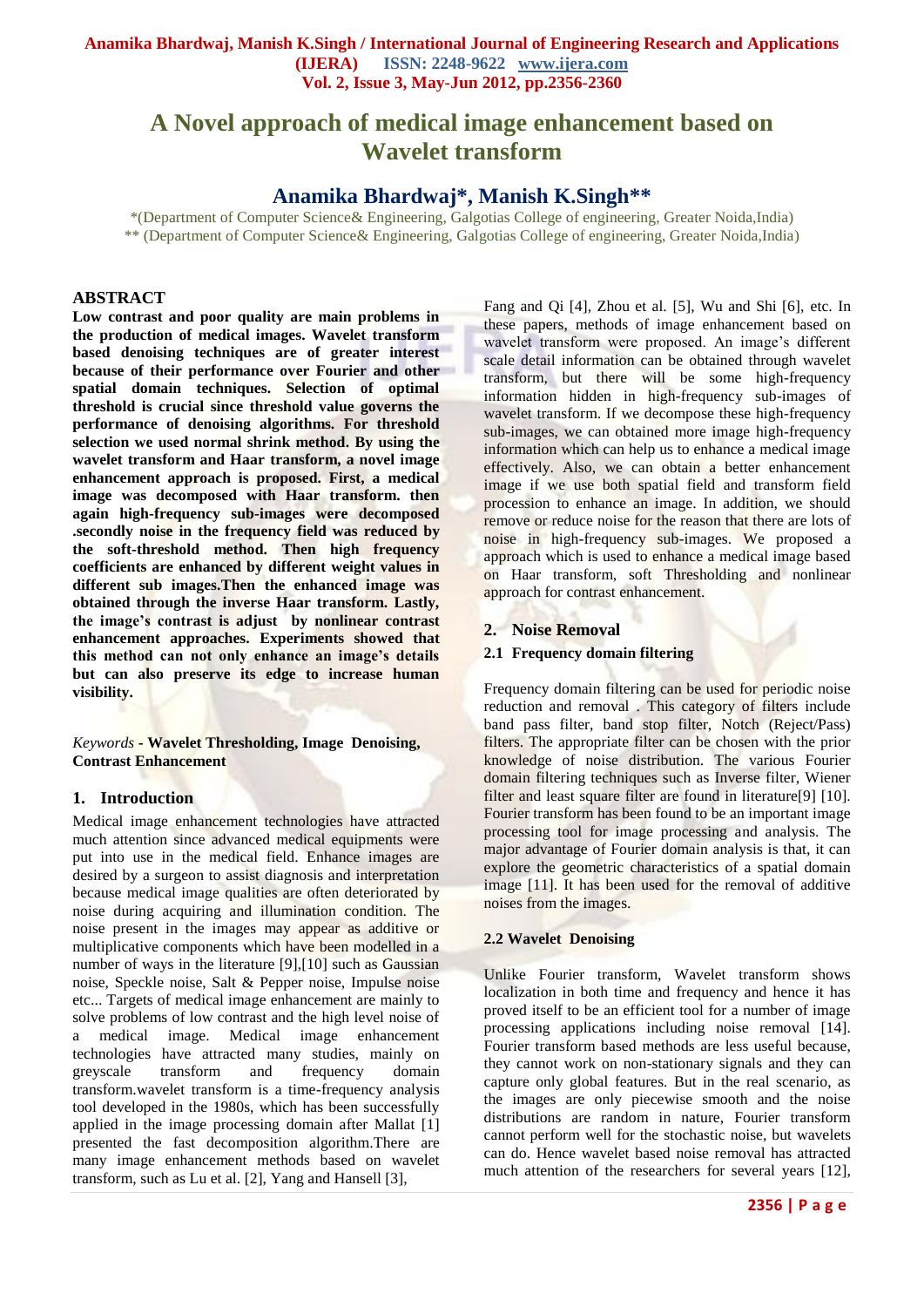[13]. The wavelet transform is a time-frequency analysis tool developed in the 1980s, which has been successfully applied in the image processing domain after Mallat [1] presented the fast decomposition algorithm. Wavelet transform is the mathematical tool used for various image processing applications such as noise removal, feature extraction, compression and image analysis. The general method of wavelet based denoising is that, the noisy image may first be transformed to wavelet domain [15] [16].The transformed image appears as four subbands (A, V, H, and D) .Based on the level of decomposition 'j'. 2D discrete wavelet transform leads to decomposition of approximate coefficients at level "j" into four components i.e. the approximation at level  $j+1$  and details in three orientations (Horizontally, Vertically and Diagonally) [19]. Since the noisy components are of high frequency, the three higher bands may contain the noisy components [19], and proper threshold may be applied to smooth the noisy wavelet coefficients followed by the inverse 2D-DWT may be applied to reconstruct the denoised image. Selection of optimal threshold is crucial for the performance of denoising algorithm. Threshold is selected based on the image and noise priors such as mean and variance [17] [18]. Selection of optimal threshold along with various types of wavelet threshold methods like vishu shrink ,bayes shrink ,normal shrink etc.

 Vishu Shrink is proposed by Donoho & Johnston .it is also known as Universal threshold

$$
T = \sigma \sqrt{2 \log M} \tag{1}
$$

where  $\sigma'$  is an estimate of the population's standard deviation and "N" is the number of pixels in the image. In practice,  $\sigma'$  is calculated as the mean of the absolute difference (MAD) which is more robust than the standard deviation of the sample. The universal threshold method assumes that all wavelet coefficients less than T are noise, and these are eliminated.

 Bayes Shrink has attracted much attention since it sets different thresholds for every subband. Here subbands are frequency bands that differ from each other in level and direction. Since huge information about the noise is available at the diagonal coefficients of first level wavelet decomposition (HH1) the noise variance  $\sigma$  is calculated using the robust estimator

$$
\sigma^2 = [median(Yij)/0.6745]^2, Yij \in subband HH
$$
 (2)  
\n
$$
\sigma x = \sqrt{max((\sigma^2 y - \sigma^2 v), 0)}
$$
 (3)  
\nWith this background, the threshold using Bayesshrink is calculated as

 $T = \sigma^2 v / \sigma x$  . (4)

 Minimax Threshold uses a fixed threshold chosen to yield minimax performance for mean square error against an ideal procedure. The minimax principle is used in statistics in order to design estimators. Since the de-noised signal can be assimilated to the estimator of the unknown regression function, the minimax estimator is the one that realizes the minimum of the maximum mean square error obtained for the worst function in a given set. Minimax threshold does not give good visual quality, but it has the advantage of giving predictive performance.

 Waveshrink is an expansion based estimator proposed by Donoho and Johnston. With the orthonormallitty property of the wavelets is has been prove din the literature that the least square estimate of the wavelet coefficients is unbiased and the risk function values are equal to the risk in coefficient values. A mere least square estimate does not denoise the original image. Hence, to estimate wavelet coefficients at minor risk Donoho and Johnston have applied a component wise function which shrinks the least square estimate towards zero. Total risk factor is calculated by summing component wise risks. With this background, the threshold function is modified as

$$
T = \sqrt{2\log(N\log N)}\tag{5}
$$

N is total number of pixels in image.

 NormalShrink is an adaptive threshold estimation method for image denoising in the wavelet domain based on the generalized Gaussian distribution (GGD) modeling of subband coefficients... The threshold is computed by

# $T = \beta \sigma^2 / \sigma y$  (6)

where  $\sigma$  and  $\sigma$ y are the standard deviation of the noise and the subband data of noisy image respectively.  $σ²$  is Noise variance estimated from High Frequency sub band by eq.2. β is the scale parameter, wcalculated by eq.8.which depends upon the subband size and number of decompositions**,** 

## 2.2.2 Medical Image Enhancement Algorithm

In Medical image Some useful information is hidden in high frequency sub images.An image's different scale detail information can be obtained through wavelet transform, but there will be some high-frequency information hidden in high-frequency sub-images of wavelet transform. If we decompose these high-frequency sub-images, we can obtained more image high-frequency information which can help us to enhance a medical image effectively. Also, we can obtain a better enhancement image if we use both spacial field and transform field procession to enhance an image. In addition, we should remove or reduce noise for the reason that there are lots of noise in high-frequency sub-images. In approach which is used to enhance a medical image based on wavelet transform, Haar transform and soft thresholding with vishu shrink and nonlinear histogram equalization was used for Enhanced image.[20].

#### **3.Contrast Enhancement**

Two types of the contrast enhancement techniques, linear contrast techniques and non-linear contrast techniques.

#### **3.1 Linear Contrast Enhancement**

This type referred a contrast stretching, linearly expands the original digital values of the remotely sensed data into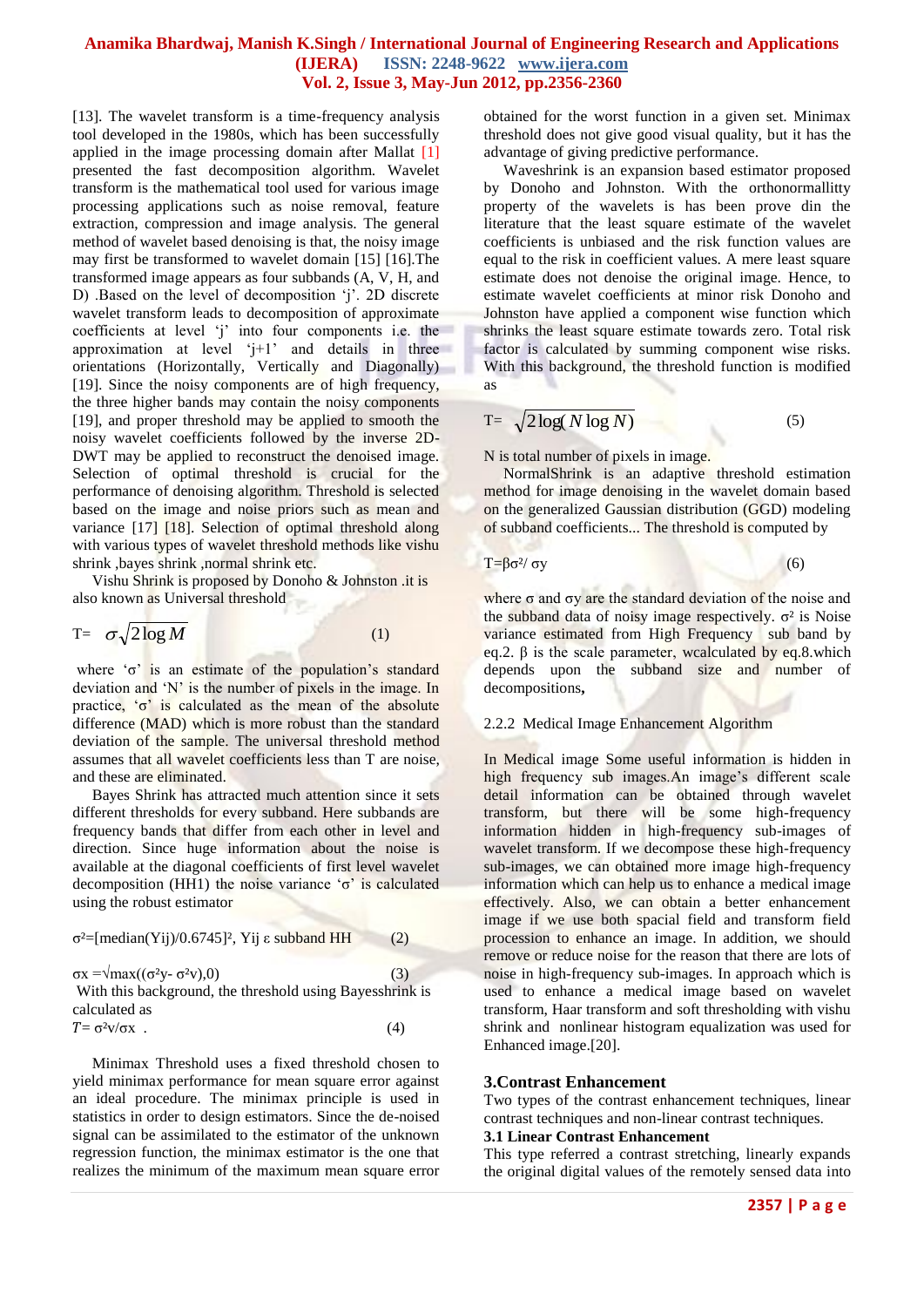a new distribution. By expanding the original input values of the image, the total range of sensitivity of the display device can be utilized. Linear contrast enhancement also makes subtle variations within the data more obvious.These types of enhancements are best applied to remotely sensed images with Gaussian or near-Gaussian histograms, meaning, all the brightness values fall within a narrow range of the histogram and only one mode is apparent. linear contrast techniques applying three methods, Max-Min contrast method, Percentage contrast method and Piecewise contrast technique[8].

#### **3.2 Nonlinear Contrast Enhancement**

Nonlinear contrast enhancement often involves histogram equalizations through the use of an algorithm.In non-linear contrast techniques applying four contrast methods, Histogram equalization method, Adaptive histogram equalization method, Homomorphic Filter method and Unsharpe Mask.[8]

#### **4. Proposed Work**

The idea is that we decompose a medical image at 1 level then we decompose high-frequency sub-images with Haar transform.



Fig.1 Image decomposition and high-frequency subimages decomposition by Haar transform up to 3 level

The nonlinear soft threshold filtering method is used to remove noise, and the nonlinear histogram equation is used to stretch the intensity range after a medical image's decomposition. An image can be seen as a 2D signal, so an image's sub images are obtain by Haar Transform. In the wavelet frequency field, an image's edge feature information and detail information are distributed in highfrequency sub-images. There is still more detailed information in these high frequency sub-images. In order to obtain more image detail information, all highfrequency sub images are decomposed with Haar transform up to 3 level. This method is simpler than the wavelet packet transform and the general multi-wavelet transform for that Haar transform is the simplest inverse symmetry orthogonal transform and is only used to decompose high-frequency sub-images. It can help us to obtain more detailed information in all level sub-images

except low-frequency sub-images here. There is abundance of image detail information in high-frequency sub-images. But there are also plenty of noise in these subimages. The wavelet transform"s smooth function can help us to reduce an image"s noise, but it cannot meet our requirements. Haar transform can also help us to reduce some noise, but still there is much noise in high frequency sub-images. If we enhance high-frequency coefficients at this time, image detail information and noise are all enhanced. We reduce noises of high-frequency sub-images through the nonlinear method. Because the noise properties are different in different high frequency subimages, different soft thresholds are used to reduce noise in different sub-images. To set the soft threshold use normal shrink[7] formula which is adaptive to different sub band characteristics and shows very good result as compare to other thresholding method[7].

#### T=βσ²/σY

As stated in equation 6,where Estimate Noise Variance (σ²) from High Frequency Sub band. σY Standard deviation of sub band.

σ²=[median(Yij)/0.6745]²,Yij ε sub band HH as stated as equation 2.

 $\beta = \sqrt{\log(Lk/J)}$  (7)

Where scale parameter  $\beta$  is computed once for each scale using Equation 7. Lk is Length of Subband, J is total number of Decomposition.

where T are threshold value which are calculated for each subband. In Medical images different high-frequency subimages denote different detailed information of an image. After applying soft thresholding on noisy coefficient. Different high frequency sub images denote different detailed information of an image , so we should enhance different sub images through different enhancement weight values. Denoised high Frequency coefficient are multiply by 1.5(assign weight value)to get enhanced coefficient. Finally by inverse haar transform enhanced image is generated. But the pixel grayscale range of the enhanced image is narrower than a normal image. Also it makes an image look unclear. There are lots of contrast enhancement method but we choose nonlinear method over liner method. Nonlinear contrast Enhancement is used to stretch the grayscale range. Nonlinear method is used to obtain new intensity range. Enhanced image is having good human visibility which is really very important in medical images.

## **5.Experimental Result**

The proposed method is used to enhance the medical image. We use three level wavelet transform here.The nonlinear Contrast Enhancement(Adaptive Histogram Equalization) for enhancing contrast, Fig 2 shows experiment results. Figs. 2a and d are original images, Figs. 2b and e are enhanced images via sub band wavelet thresholding by vishu shrink and histogram equalization, and Figs.2c and f are the results of Proposed Algorithm.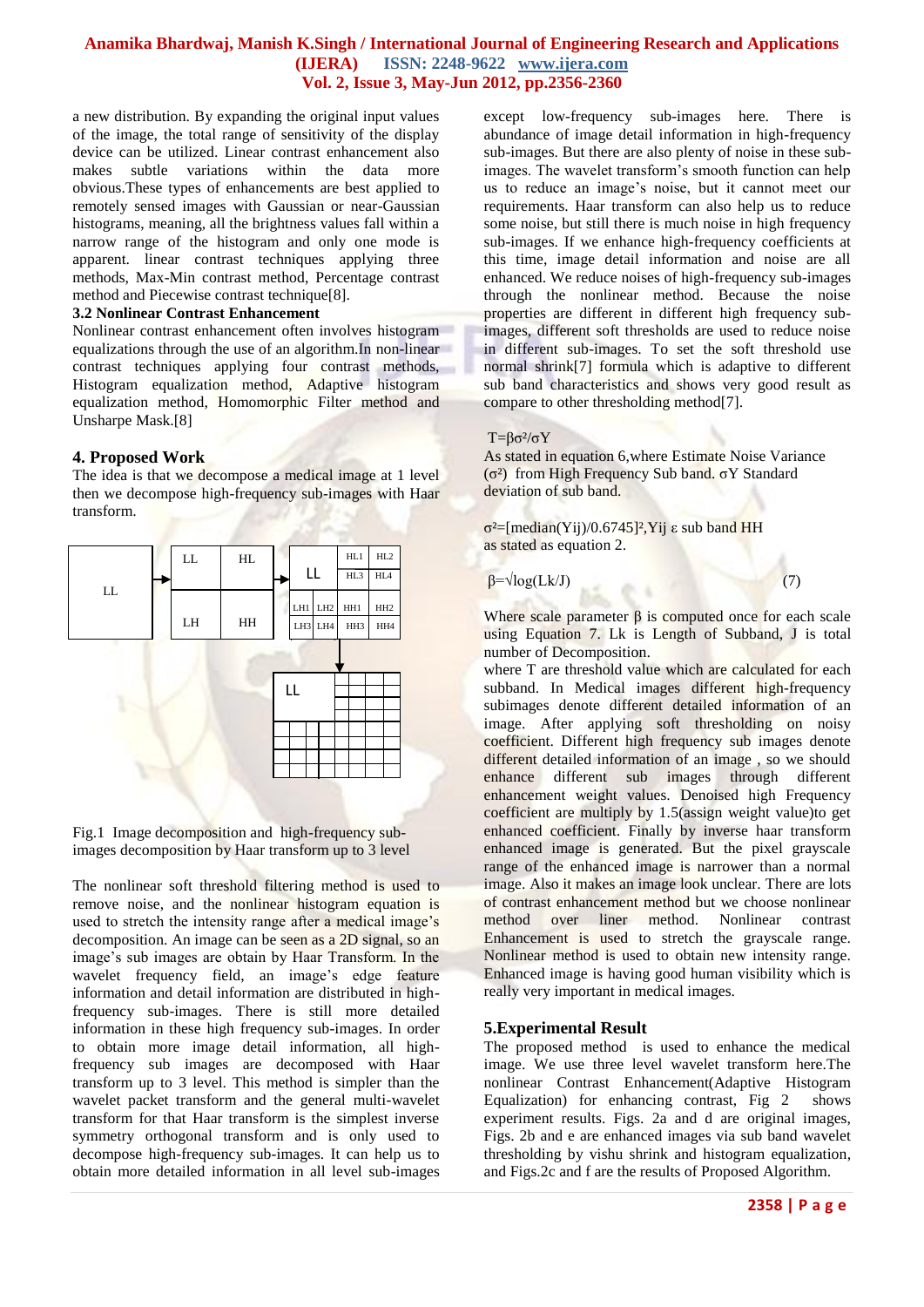The PSNR value of Fig. 2b is 18.64, and of Fig. 2c 28.08, the PSNR value of Fig. 2e is 20.04, and that of Fig. 2f is 38.53. From the enhanced results, enhanced images with the method proposed are better than results with other method.In Figs. 2c and f, not only are the image"s blur and low-contrast detail enhanced, but the image's textures are clearer.



Fig. 2 Medical Image Enhancement experiments

- a) Initial CT Image
- b) Enhanced Image by Wavelet Thresholding and Histogram Equalization
- c) Enhanced Image by Proposed Algorithm
- d) Initial X-ray Image
- e) Enhanced Image by Wavelet Thresholding and Histogram Equalization
- f) Enhanced Image by Proposed Algorithm

#### **5.Conclusion**

An important problem of medical image enhancement based on Haar wavelet transform is how to extract highfrequency information and to decompose the highfrequency sub-images of wavelets. This helps us to extract high-frequency information effectively. Normal shrinkage is applied for Wavelet denoising purpose Nonlinear contrast enhancement are used in the process of medical image enhancement. They can also help us to enhance a medical image effectively. Results of experiments show that the algorithm not only can enhance an image"s contrast, but also can preserve the original image's edge property effectively. Finally result will be having good human visible property which is very important in medical images for diagnostic purpose.

#### **Refrences**

- [1] Mallat, S.G.: "Multifrequency channel decompositions of image and wavelet models', *IEEE Trans. Acoust. Speech Signal Process*., 1989,37, (12), pp. 2091–2110.
- [2] Lu, J., Healy, D.M., and Weaver, J.B.: "Contrast enhancement of medical images using multi-scale edge repressentation", *Opt. Eng*., 1994, 33, (7), pp. 2151–2161
- [3] Yang, G., and Hansell, D.M.: 'CT image enhancement with wavelet analysis for the detection of small airways disease", *IEEE Trans. Med. Imaging,* 1997, 16, (6), pp. 953–961
- [4] Fang, Y., and Qi, F.: "A method of wavelet image enhancement based on soft threshold", *Comput. Eng. Appl*., 2002, 23, pp. 16–19
- [5] Zhou, X., Zhou, S., Huang, F., and Zhou, X.T.: 'New algorithm of image enhancement based on wavelet transform", *Comput. Appl*., 2005, 25, (3),pp. 606–608
- [6] Wu, Y., and Shi, P.: "Approach on image contrast enhancement based on wavelet transform", *Infrared Laser Eng*., 2003, 32, (1), pp. 4–7
- [7] Lakhwinder Kaur, Savita Gupta and R.C. Chauhan, "Image Denoising using Wavelet Thresholding".
- [8] Mr. Salem Saleh Al-amri1, Dr.N.V.Kalyankar2, Dr.S.D.Khamitkar"Linear and Non-linear Contrast Enhancement Image" , *IJCSNS International Journal of Computer Science and Network Security*, VOL.10 No.2, February 2010
- [9] Anil K.Jain 2003, "*Fundamentals of Digital Image Processing*" PHI
- [10] Rafael C.Gonzalez, Richard E.Woods 2002, "*Digital Image Processing*", Second Edition, Pearson Education Asia.
- [11] Boggess & Narcowich, 2002, "*A First Course in Wavelets with Fourier Analysis*", Prentice Hall
- [12] David L. Donoho, Iain M. Johnstone, Gérard Kerkyacharian, *Dominique Picard 1993* "Wavelet Shrinkage: Asymptopia".